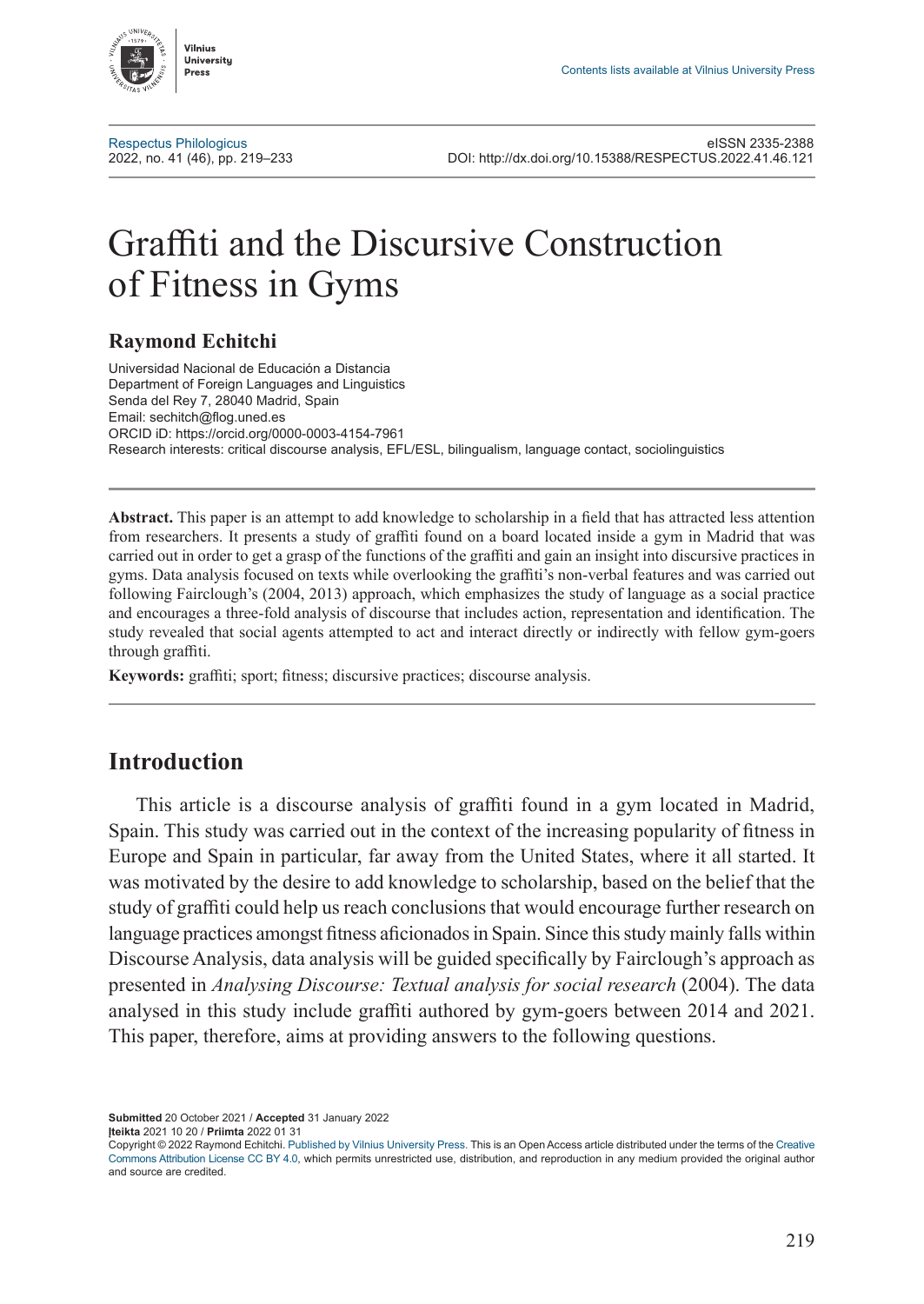RQ1) What ideas do the graffiti express?

RQ2) What linguistic practices do these graffiti reveal?

RQ3) What do they say about the discursive construction of fitness in that specific gym? Before proceeding to the most important part of this paper, which is a detailed analysis of data to provide answers to the questions mentioned above, we shall set this work within general discourse studies, review the literature on language and sports, and describe the methodology we followed.

#### **1. Literature review**

### *1.1 Graffiti as a form of expression*

Graffiti have been classified from various perspectives, including location, type of message, the materials and techniques used by their authors (Aguilera-Carnerero, 2019, p. 80). As concerns location, graffiti can be found in open or enclosed spaces and mostly appear on different surfaces in general urban landscapes and educational settings (Alkhawaldeh, et al., 2017; Kigen, 2019). They can involve an image, a text or a combination of both (Blume, 1985, p. 139; Aguilera-Carnerero, 2019, p. 80). Finally, graffiti may be produced by means of chalk or a spray and can include several techniques such as abstract painting, writings, symbols, etc. (Aguilera-Carnerero, 2019, p. 80).

In an attempt to classify graffiti according to the contexts in which they appear and analyse their contents, researchers have come up with three main types, namely tourist graffiti authored by people who visit a specific place and wish to leave a trace of their being there, inner-city graffiti which project an identity, express opinions and mark one's territory, and *latrinalia*, i.e., writings and other pictorial representations found on toilet walls (Matthews, et al., 2012). Overall, graffiti has been seen as a cultural phenomenon, a practice mostly favoured by marginal social groups that may not have access to mainstream means of speaking their minds and stating their beliefs (Farnia, 2014; Matthews, et al., 2012). Graffiti can thus be viewed as a way of enforcing free speech, and more so because their authors can anonymously convey messages and opinions with very little risk of facing negative consequences (Tracy, 2005).

There has also been a debate on what should indeed be considered as graffiti, with some researchers establishing distinctions between graffiti and other concepts such as street art (Collins, 2018) or the so-called "pintadas" (Vigara Tauste & Reyes Sanchez, 1996). While legality was the determining factor in Collins's (2018) attempt to distinguish between graffiti and street art, Vigara Tauste and Reyes Sanchez (1996) insisted on how important message is when trying to differentiate between graffiti and what they referred to as "pintadas" – which we can loosely translate as "tags". More specifically, Collins (2018) suggested that there should be a clear distinction between graffiti, which according to him, are always illegal, and street art that includes pieces of work whose creation may be encouraged (or at least tolerated). Vigara Tauste and Reyes Sanchez (1996), on the other hand, indicated that graffiti always intended to be artistic, while the so-called "pintadas" (tags) tend to emphasize a linguistic message that their authors want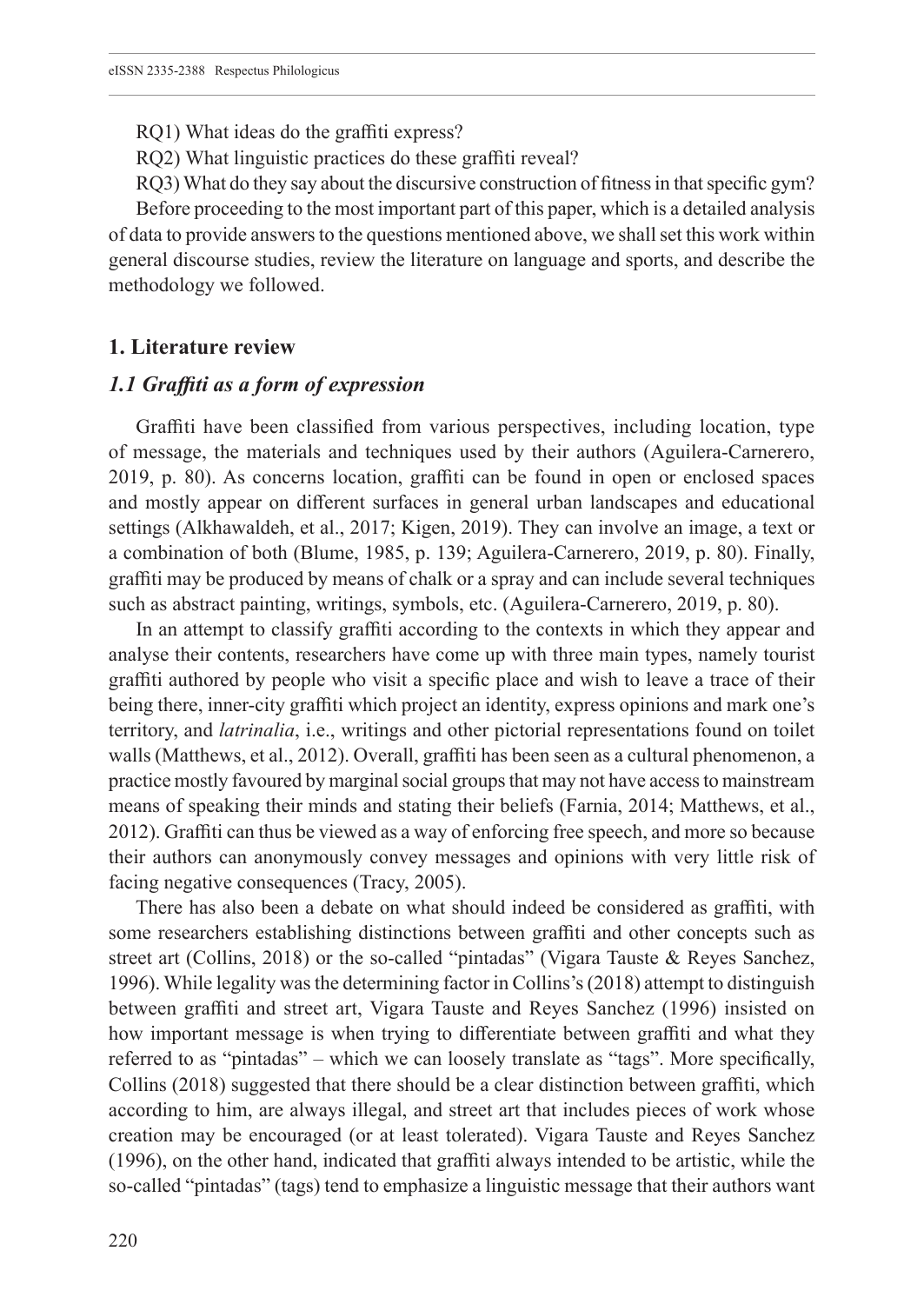to communicate. We believe that establishing distinctions such as the above may be too limiting for what should be considered graffiti. Graffiti may be legal or illegal, include artistic representations or mere writings on a toilet wall, a classroom desk or a graffiti board, as illustrated in this paper.

## *1.2 (Critical) Discourse Analysis, graffiti and sport*

Graffiti can be studied from a (Critical) Discourse Analysis perspective because they are communicative acts that include an addresser, an addressee and a message in accordance with Jakobson's (1960) model. Therefore, graffiti often reveals a lot about authors' identities, opinions, and even the struggle for power in certain societal settings. Aguilera-Carnerero (2019) studied graffiti messages to understand their contents and relate them to societal happenings. In the end, five of the six different types of graffiti she obtained were about some power struggle and social activism, namely feminism, anticapitalism, anti-establishment, anti-clericalism, and animal rights.

Discourse analysts are interested in naturally occurring language, which in sports could refer to "forms of talk in everyday interactions within a particular sport team, and how that structures relations and experiences of coaches and athletes." (McGannon, 2016, p. 230). Most discourse analysis publications on language and sports that we reviewed dealt with how identity and experiences are reflected in text and talk produced by athletes or found in the media and other sources. Kavoura et al. (2015) studied how Female judo athletes from Greece negotiate issues as biology, gender, femininity and sport, and found that those athletes would attempt to reconcile various identities while perpetuating certain stereotypes. Another author who analysed discourses in sports is Brooke (2019), whose focus was the discursive construction of dragon boating in both Hong Kong and Singapore. Using the appraisal model (Martin, Rose, 2007), he found that dragon boating in both city-states is linked to positive affect and given social validation and positive moral judgment. Finally, Quintero Ramírez's (2019) study of sports headlines in English and Spanish revealed that victory and defeat are often expressed through metaphors pertaining to war, pain, life and death, etc.

From the above, most publications on language in sports from a discourse analysis perspective have aimed at describing how ideas are expressed and identities constructed, reproduced, and resisted in particular discourses. Nevertheless, there is no (C)DA work specifically on gym graffiti, which was further motivation to carry out the study presented in this paper.

## **2. Methodology**

## *2.1. Data collection and theoretical framework*

In June 2021 we decided to study graffiti found in a gym located in Madrid, Spain. Since 2014, fitness aficionados at that gym had been given the opportunity to express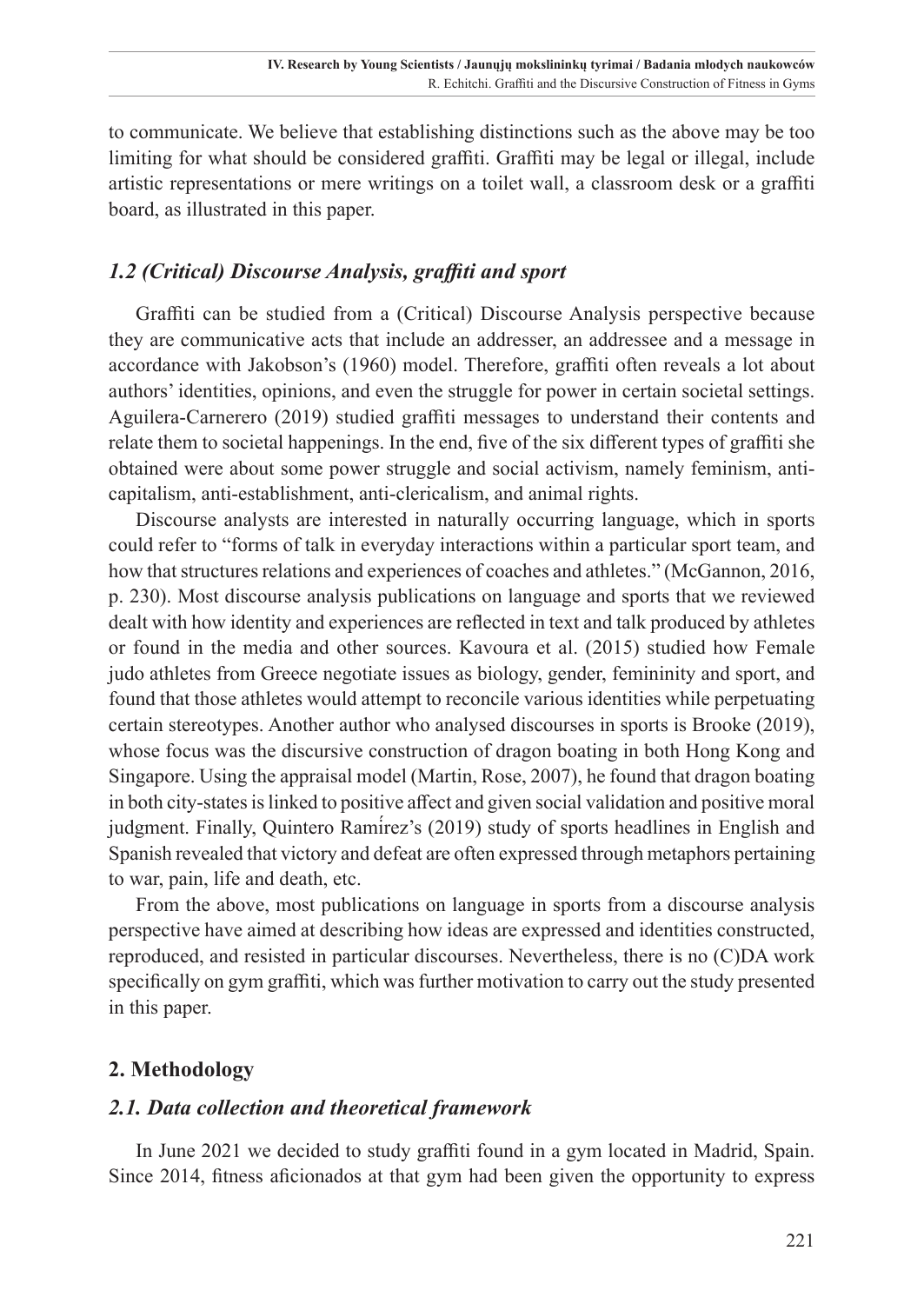themselves on a board inside the gym and intended specifically for graffiti. After realizing that the graffiti could be studied from an academic perspective, we took pictures of the board and transcribed all the graffiti. There were 52 graffiti written in different languages and made up of text and other non-verbal signs.

Out of the 52 pieces of graffiti collected, one was written in Arabic script, so it could not be transcribed or analysed in this paper. Therefore, 51 graffiti were analysed from a Discourse Analysis perspective by exploring action, representation and identification in accordance with Fairclough's approach (2004, 2013), whose foundation is the belief that discourse includes three dimensions of social practice, namely *genres* or ways in which people interact with each other, *discourses*, i.e., particular ways of representing reality, and *styles* which are personal idiosyncrasies or qualities (Fairclough 2004, p. 26). In other words, according to Fairclough (2004), the representation of society through particular discourses can make people develop certain ways of acting or interacting with others, which would eventually lead to the creation of new identities. The study was meant to provide us with both qualitative and quantitative insights into the graffiti.

Fairclough (2004) believes that before moving on to social practices, discourse analysts should consider other concepts such as social agents, social events and social structures. Texts are thus considered to be *social events*, authored by *social agents* whose actions are somehow determined by external forces referred to as *causal powers* (Fairclough, 2004, pp. 21–22). These causal powers may be determined by social structures understood as abstract constructs like an economic structure, a social class or a language. Attempts at enforcing certain social structures at the expense of others through ways of acting, ways of representing and ways of being are then referred to as social practices (pp. 23–24).

Therefore, Fairclough helps one use discourse as a starting point to make claims about society at large, especially when it comes to how hegemonic discourses may influence people's day-to-day practices and identities.

#### *2.2. Data analysis*

The graffiti were analysed in order to learn more about the social practices (functions and discourses of fitness) they could reveal by considering the social structures (language choice, register etc.) in which those functions and discourses were embedded. To build the foundation for a thorough analysis of those graffiti, we had to relate the texts (social events) to their authors (social agents) as well as to the contexts and circumstances that surrounded the writing of the graffiti and affected the authors (causal powers). In short, this study will therefore attempt to explain the extent to which, through their use of graffiti, gym-goers navigate between abstract social structures on the one hand and more specific social events on the other hand.

Based on the belief that graffiti is a type of discourse, the texts will be analysed following Fairclough's three steps approach, which includes looking at acting, representing and being. More specifically, this article will attempt to 1) discuss the ways of acting encoded in the graffiti text by identifying the functions of the texts, taking into account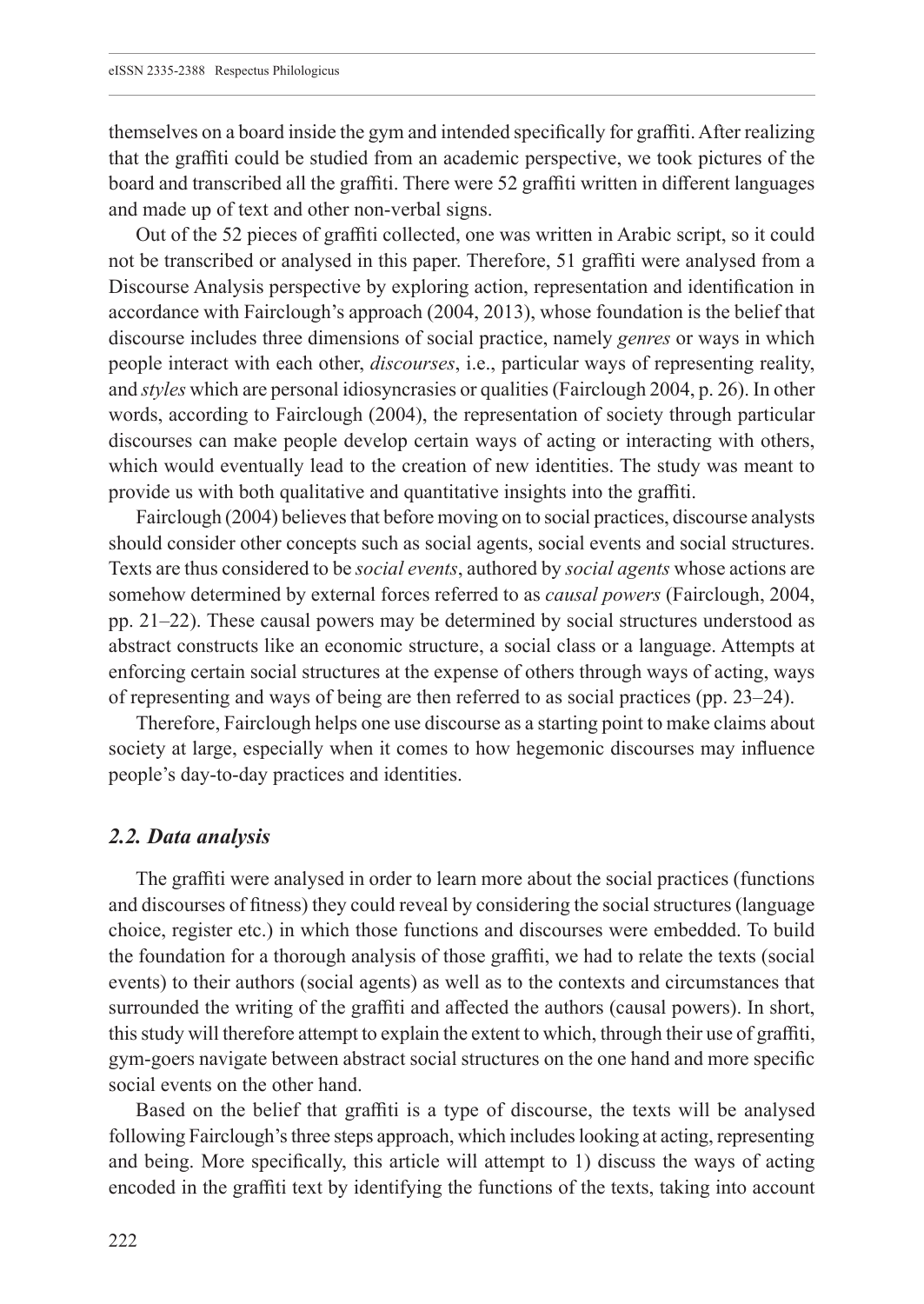their social agents (authors), social structures (register, language, etc.), and then 2) discuss how the idea of fitness is represented in the graffiti and what this representation reveals about social structures, including the authors' linguistic choices and causal powers that might have influenced them. Finally, it is important to note that although the graffiti were mostly made up of text, some also included non-verbal elements. Nevertheless, the authors of the article decided to focus on texts to effectively implement Fairclough's (2004) approach, whose main target is text.

## **3. Results and discussion**

The first part of this analysis aimed at identifying the graffiti and analysing the ideas of action and interaction in them and this could only be achieved by looking at the functions of the graffiti. The graffiti mostly fell within five functional categories: motivation, (self-) praise or satisfaction, self-shame, and interaction. Although most of those functional categories targeted other gym-goers, they could also be aimed at the authors themselves.

| <b>Function</b>                | Number of graffiti |
|--------------------------------|--------------------|
| motivation                     | 24                 |
| (self-)praise and satisfaction | 12                 |
| Self-shaming                   |                    |
| Dialogue (jobs)                | 2 (6 replies)      |
| Miscellaneous                  |                    |

**Table 1:** Functions of graffiti

# *3.1 Expressing motivation*

Motivation is the most important functional category we found. It expressed the desire of the authors to motivate not only themselves but also other gym aficionados. Out of the 51 graffiti that were studied, 24 dealt with motivation through wishes and exclamations  $(n=10)$ , enjoinders  $(n=8)$ , sayings  $(n=5)$  and verbal constructions  $(n=1)$ .

# *3.1.1 Wishes and exclamations*

The most common way for gym-goers to motivate themselves and their peers was through wishes. This function is seen in the use of words like "suerte" (luck), "deseo" (wish), "espero" (hope) and tenses such as the subjunctive. Some gym-goers see workout as an adventure where good luck is needed to achieve one's aims (Examples 1  $\&$  2). Therefore, it is not surprising that Examples 1, 2, 3, 4 and 5 are literally about wishing the addressees good luck. In these cases, the use of the second person makes it clear that the authors of the graffiti are addressing either other gym-goers in general or some specific individual, as seen in Example 5.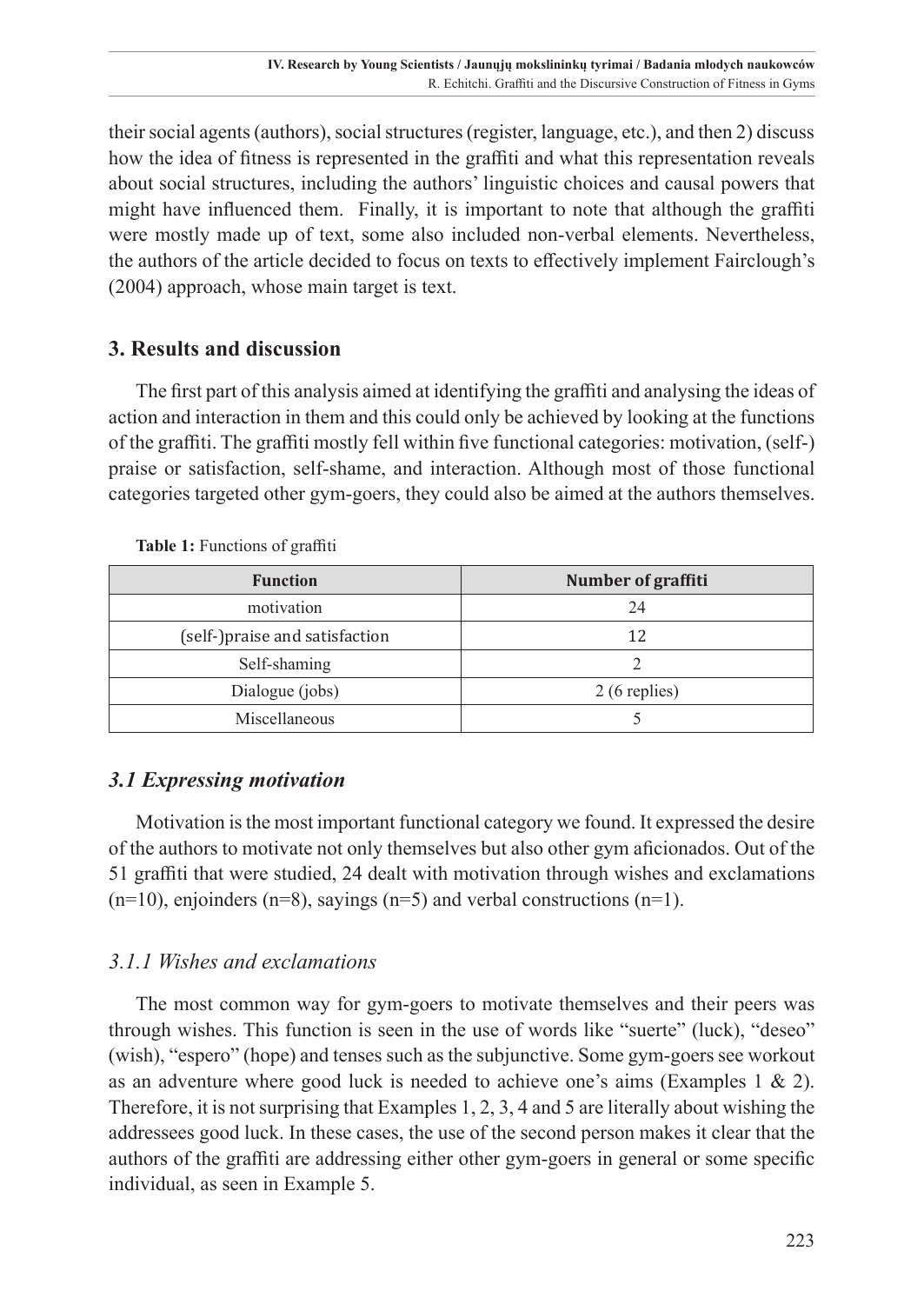- (1) Mucha suerte compis, os quiero Good luck, mates, I love you<sup>1</sup>
- (2) Suerte en la aventura Good luck in the adventure
- (3) Os deseo que esta aventura salga genial, suerte I wish this adventure to be great for you, good luck
- (4) Espero que esta aventura vaya para arriba y creciendo I hope this adventure will always be successful
- (5) Que salga todo bien papa!!! Jajaja May everything be okay, Dad!!! Hahaha

While wishing good luck is the main idea in the graffiti where the addressees are identified, we found one specific graffiti that rather aimed at congratulating other gymgoers and encouraging them to keep training harder (Example 6).

(6) Felicidades chicos y ánimo Congratulations mates and chin up

When it comes to specific linguistic choices, the use of casual words and phrases such as "compis", the short form of "compañeros" (mates) in Example 1, generic "chicos" (Example 6) that can also be translated as "mates", the use of multiple exclamation marks and interjections expressing laughter (Example 5) are all evidence of the fact that informal register tends to be used by the graffiti authors. This may be a way for them to establish emotional proximity with the addressees and strengthen their motivation message.

In addition to the above, the authors may express wishes concerning their personal fitness goals (Example 7) or life in general, as in Examples 8 and 9. These last two examples reveal the common belief amongst gym-goers that training will improve various aspects of their lives.

- (7) Para ganar: fuerza, resistencia, inteligencia To gain: strength, resistance, intelligence
- (8) Por un futuro lleno de éxitos y muchos cuentes For a future full of success and much more
- (9) Esto es el principio de un cambio This is the beginning of a change

Finally, when motivation is not achieved through wishes, exclamations can be used to serve that purpose, as in Example 10.

(10) Gym time!!! A full

<sup>&</sup>lt;sup>1</sup> My translations – R. E.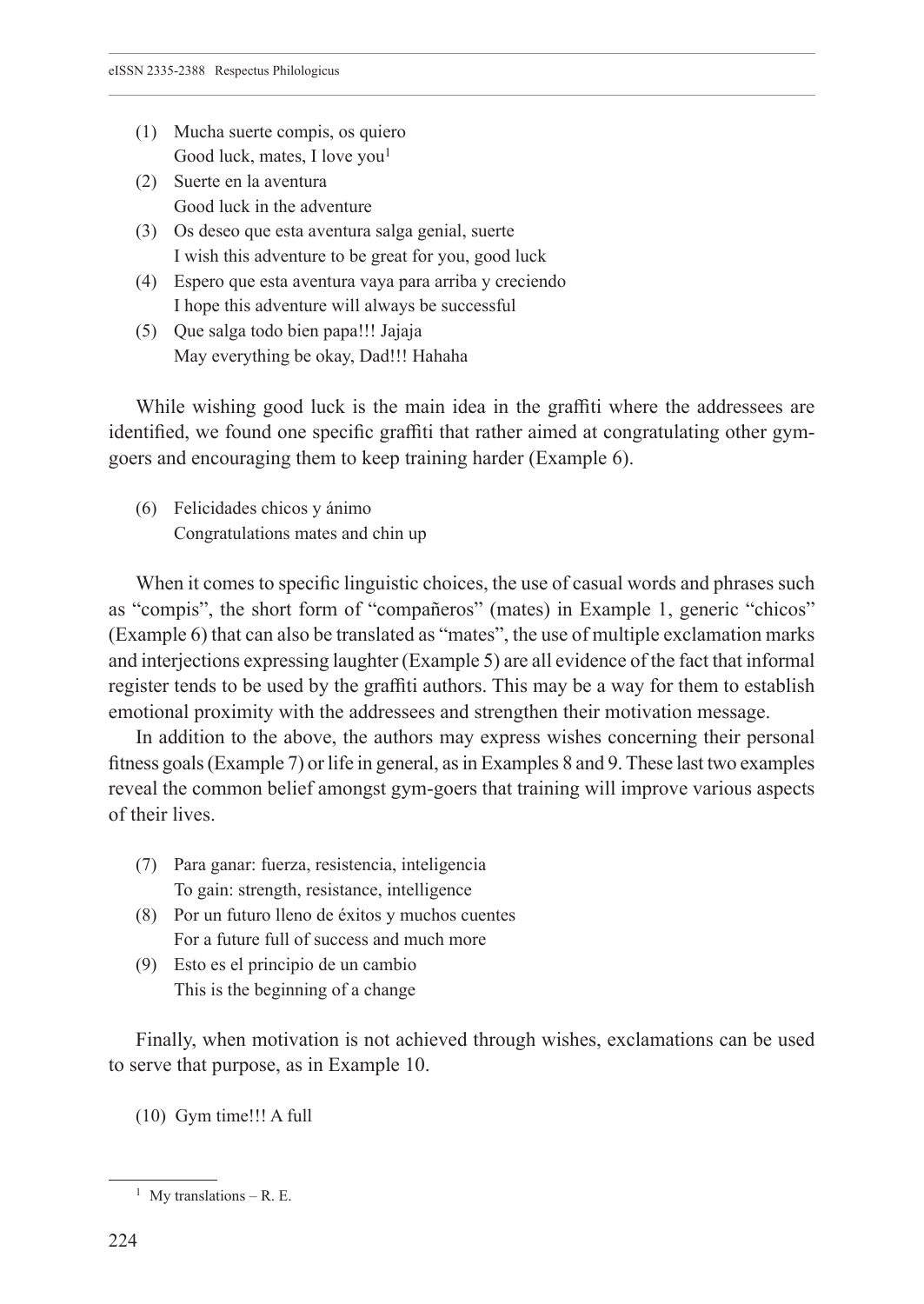We believe that the phrase "a full" is the result of some cross-linguistic influence involving English and Spanish, as discussed in detail later in this paper.

## *3.1.2 Enjoinders*

Enjoinders, which are emphatic directives, are also way to express motivation in the graffiti. As we shall discuss later, these imperatives are often underpinned by the idea that working out is just the same as going to war. Therefore, gym-goers are challenged to grab their weapons (Example 11), just like Spartan warriors (Example 12) and go for what they want (Example 13). When faced with difficulties in achieving their fitness goals, they are urged not to give up (Examples  $14 \& 15$ ) but rather to stay strong, unbroken and fit (Examples 16 & 17), always making sure they do not complain but rather look for ways to move on and make progress (Example 18).

- (11) A las armas
- Grab your weapons (12) Spartanos, todos a una Spartans, all for one (one for all)
- (13) Love and hate Xenxo, a por ello Love and hate Xenxo, go for it
- (14) Don't stop, you can mate
- (15) El gitano spartano!!! Proibido (sic.) respira hondo y sigue The Spartan [*masc*.] Gypsy!!! Forbidden, take a deep breath and move forward
- (16) Stay strong
- (17) Unbroken, stay fit
- (18) No te quejes, busca soluciones Don't complain, seek solutions

Here again, we can see that English is used by some, which further illustrates the relative importance of this foreign language, which will be discussed later in this paper.

## *3.1.3 Sayings*

At times, gym-goers decided to use common sayings to motivate themselves and those who would read their graffiti. While Example 19 emphasizes the need to have strong willower when starting to work out, Examples 20 and 21, convey that the only way to achieve one's fitness goals is to lift heavier weights and experience pain.

- (19) Querer es poder
	- When there's a will there's a way
- (20) Sin peso no hay progreso!! No weight no progress!!
- (21) No pain no gain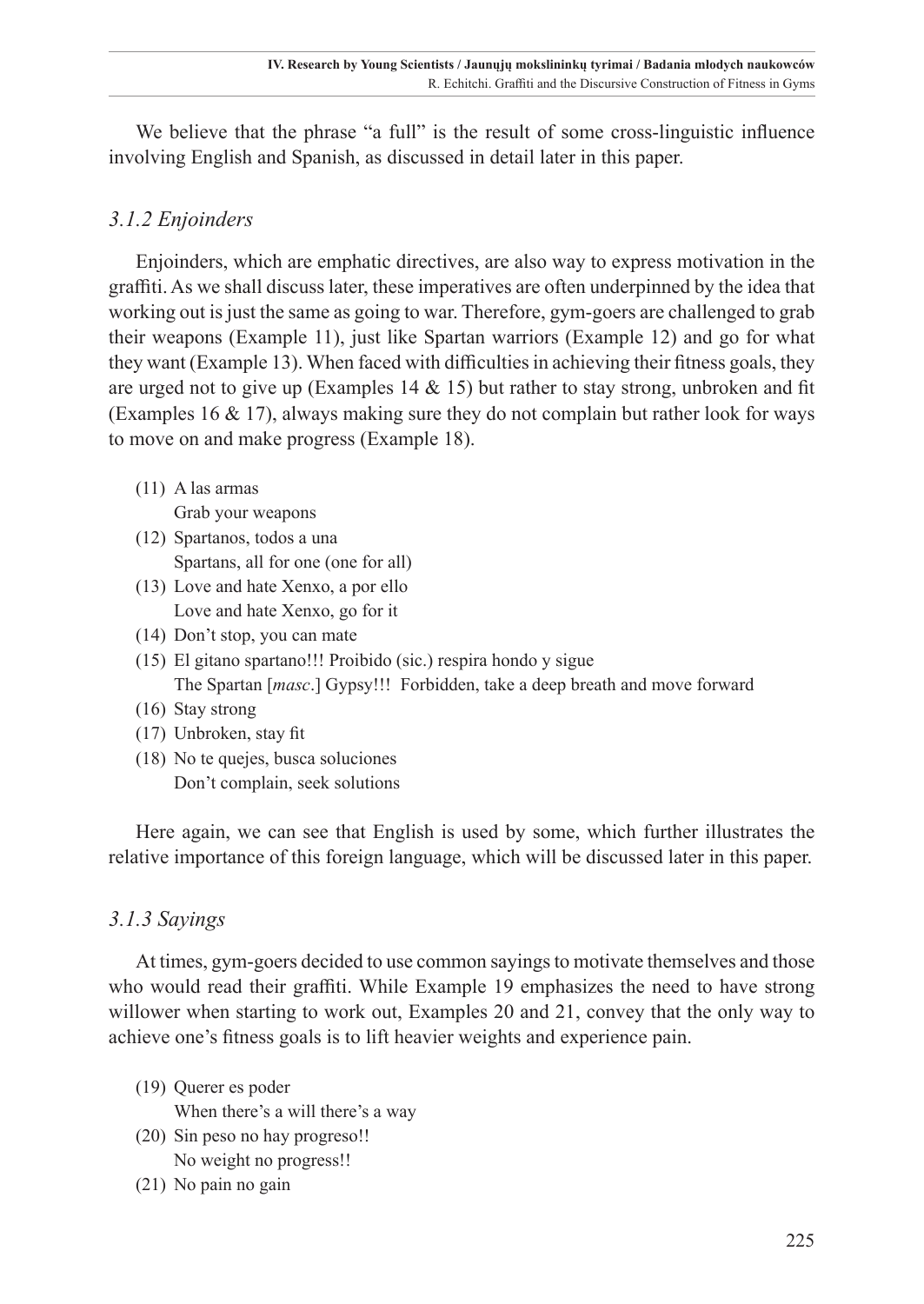When those sayings are not about the need to face one's difficulties to meet whatever fitness objectives one has, they suggest that gym-goers should overlook difficulties and go for what they want. This is exactly what transpires from Examples 22 and 23. In the latter, it is worth noting that the difficulties experienced by gym-goers are seen as walls, which is also part of the war metaphor, metaphor that will be further discussed later in this paper.

- (22) Solo aquel que mira sufre la impotencia
	- Only those who look [at their inabilities] will be unable to overcome them
- (23) Les murs sont plus forts que la tête que les doit derober, mais on verra!! The walls are stronger than the head that should destroy[?] them, but we shall see!!

#### *3.1.4 Verb constructions*

In a piece of the graffiti we analysed, motivation is achieved through a series of conjugations describing the process of doing burpees. This example which can be likened to a *cri-de-guerre*, is aimed not only at stimulating gym-goers but also creating a sense of belonging amongst them. This is why the author moves from the first person to the second person and then goes on to include everybody.

(24) Yo burpeo, tu burpeas, todos burpeamos!! I do burpees, you do burpees, we all do burpees!!

To sum up, most of the graffiti we studied aimed at motivating gym-goers in their journey to self-improvement and self-realization through fitness. The motivation was realized through wishes and exclamations, enjoinders, sayings and a verb construction. These motivational graffiti also reveal a lot about the metaphors used in the fitness sector and linguistic choices, which shall be analysed in the discussion section of this paper.

#### *3.2 Expressing (Self-) praise and satisfaction*

When the graffiti were not about motivation, they aimed to praise oneself, fellow gym-goers, or express satisfaction with a training session or the workout experience as a whole. Self-praise would be reflected in the use of comparatives like "stronger" and Spanish equivalent "más fuerte", or exclamations including words and phrases like "poder" (power), "paraiso" (paradise) or "a tope" (to the fullest). Some graffiti could be used specifically to express their authors' satisfaction with their gains (Examples 25  $\&$  26) and in other cases, would convey the addressers' claims that they are stronger than other gym-goers. To achieve this, these fitness aficionados would use comparison tainted with a bit of sarcasm (and sexism), like comparing other gym-goers to their girlfriend rather than themself (Example 27) or stating that their warmup alone would be a full training session for other gym-goers (Example 28). Finally, graffiti is used to praise gym-goers in general or members of specific fitness groups, as seen in Examples 29, 30 and 31.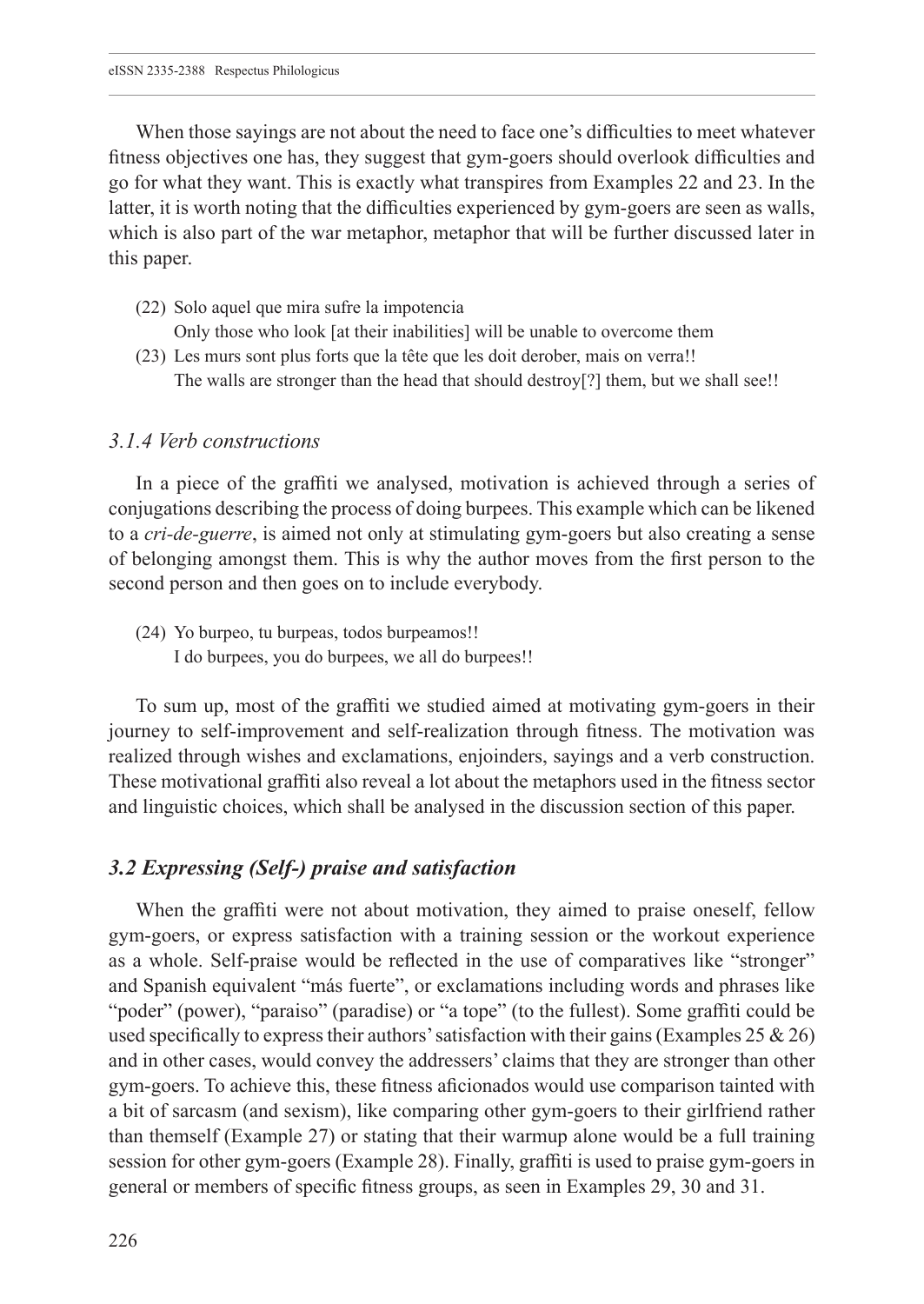- (25) ¡Stronger than yesterday!
- (26) Con esto el cutter lo parto With this I can definitely break a cutter/ On this I put an end to my cutting (dieting)
- (27) Mi chica está más fuerte que tú!!! My girl(friend) is stronger than you
- $(28)$  ; Tu entrenamiento es mi calentamiento!! Training for you is warm up for me!!
- (29) Crossfiteros al poder!!! Power to crossfitters!!!
- (30) Sin Firchis no hay paraíso Without firchis<sup>2</sup> there is no paradise
- (31) Crossfiteros a tope Crossfitters to the fullest

The idea of (self-)praise is very much related to satisfaction. This is exactly why, when they did not literally boast, the authors of the graffiti we studied would express satisfaction by praising a specific activity, session or the whole workout experience (Examples 32, 33, 34, 35 & 36).

- (32) 1ar clase -> Encantada First session -> delighted [*fem*.]
- (33) Esto va palantee This is moving forwaard
- (34) Esto es la ¡¡¡leche!!! Un espartano flojeras (sic.) This is dope!!! A weak [*masc*.] Spartan
- (35) Un Segundo en la vida no es nada, un segundo en un WOD, es toda una vida. A second in life is nothing, but a second on a Work Out Day is life.
- (36) Sin crossfit no hay paraíso No crossfit, no paradise

While in graffiti 32, the author indicates that she really enjoyed the first workout session, the authors of graffiti 33 and 34 use informal Spanish expressions, namely "esto es la leche" (this is dope) and "esto va palantee" (this is moving forward), to describe how exciting and fulfilling a workout session can be. This informal register is emphasized by letter duplication (Example 33) or multiple exclamation marks (Example 34) and evidenced in the very use of the word "palante" a contraction of "para adelante" that is only used in spoken language. Finally, in Example 35, a workout session is seen as something so worthy that just a second of it can mean everything, and this is exactly why without crossfit one cannot experience paradise (Example 36).

<sup>2</sup> Crossfit group name, which we found out was a deformation of English word "flirty".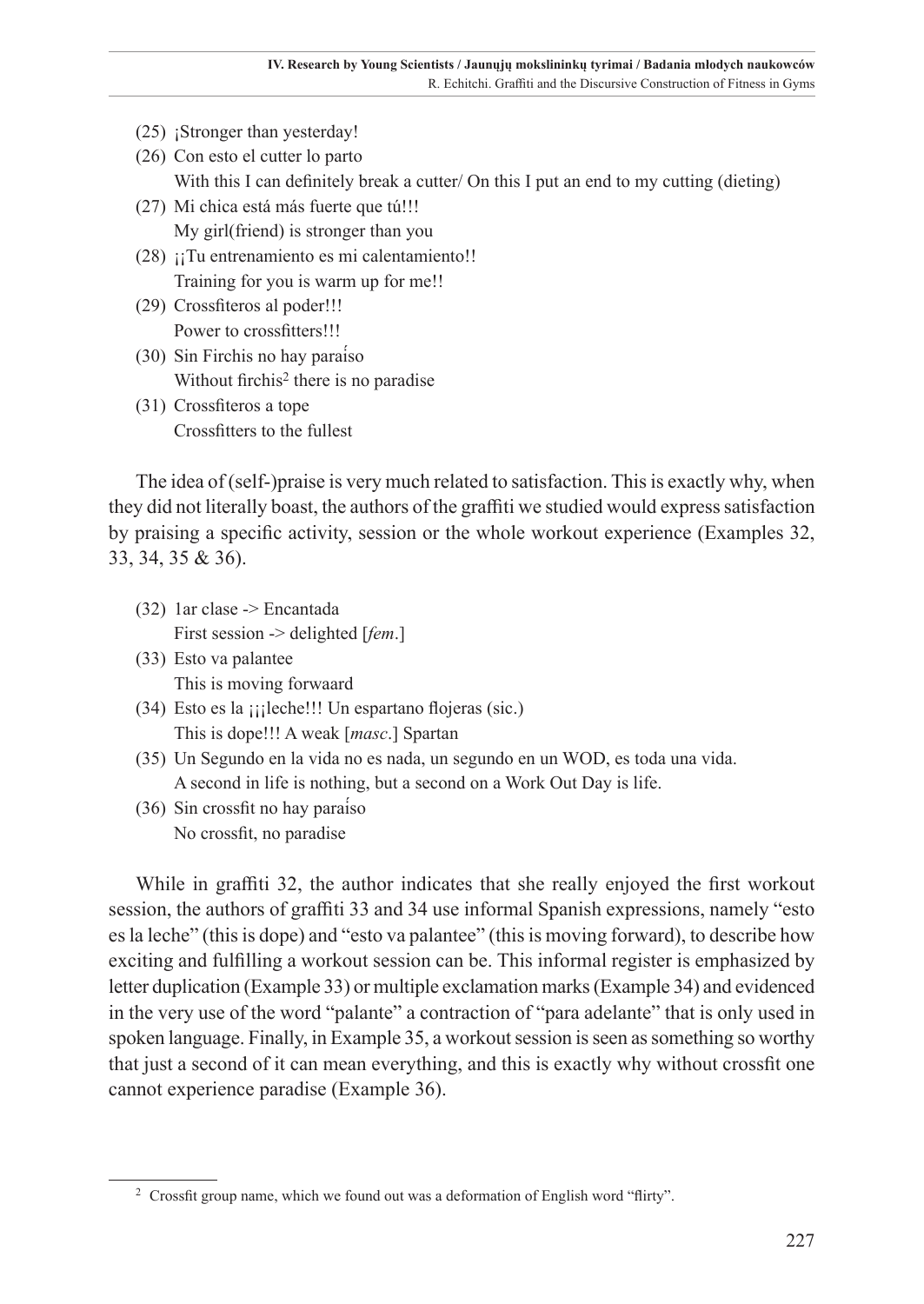Although self-praise and satisfaction put the authors to the foreground, they might also target indirectly other members of the fitness community. For instance, expressing satisfaction can be a way to direct praise at a personal trainer or encourage other gymgoers not to give up training.

#### *3.2 Self-shaming or doubt*

While most of the graffiti we studied were positive, graffiti 37 and 38 below expressed negative experiences and feelings.

- (37) Aquí el rubio perdió un pulmón… The blonde guy lost a lung here…
- (38) Nec ego ipse capio totum quod sum I don't understand everything about myself

Example 37 is about someone who lost a lung in the gym, which may indicate that they feel they are not as fit as they would like to be. Nevertheless, this example can also be interpreted as an attempt to emphasize how intensive workout sessions can be and could therefore be seen as positive by most fitness aficionados. Example 38 is more of a philosophical utterance in which a gym-goer states that they do not understand who they are. Since there is no specific context attached to it, it is impossible to be sure about what they were really referring to. Nevertheless, fitness is described as a journey of selfdiscovery and a way to improve one's self-esteem, and that might be the reason why this specific gym-goer starts working out.

#### *3.3 Interaction and miscellaneous*

As opposed to the 38 graffiti presented earlier, example 39 and 40 below are overtly interactional as they aimed at eliciting responses from other gym-goers by asking them what they do for a living. Nevertheless, only Example 40 led to responses and other sarcastic comments in the end.

- (39) Crossfiteros cual es nuestro oficio: Au! Au! Au! Crossfitters, what do we do: Au! Au! Au!
- (40) "Crossfiteros: cual es vuestro oficio… Crossfitters, what do you do…
- (41) Community manager
- (42) DJ
- (43) Estilista Stylist
- (44) Ostias así no vamos a ningún lado Damn, with this we're going nowhere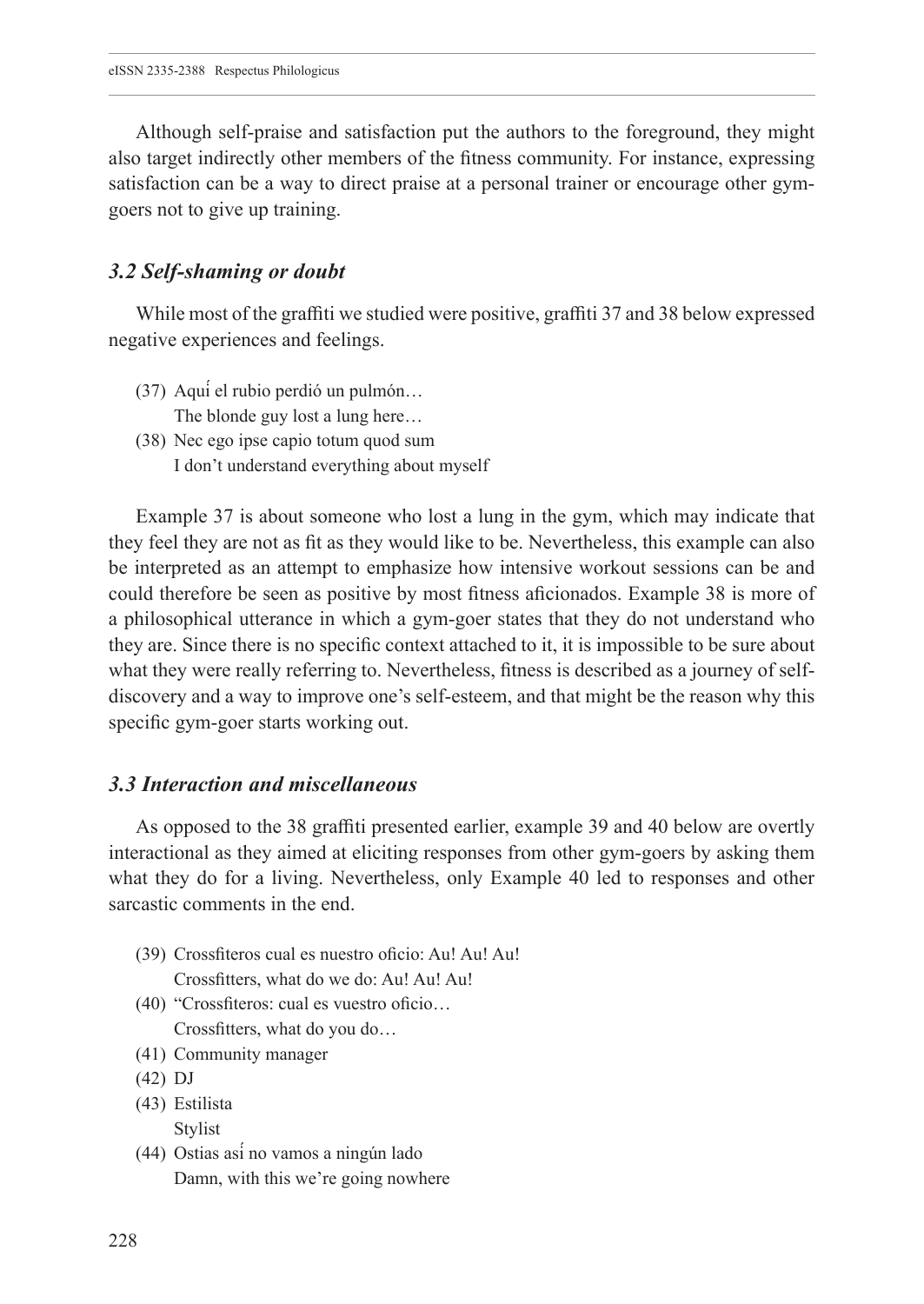- (45) No creas, hay por lo menos un phd en el grupo! Don't be surprised to find out there's a PhD (holder) in this group
- (46) Asesor fiscal Tax adviser

While the authors of 41, 43, 43 and 46 simply answer the question asked by giving their professions, the author of example 44 makes fun of the jobs included in the responses that preceded theirs. Their "ostias así no vamos a ningún lado" (Damn, with this we're going nowhere) is a way to point out that the jobs their predecessors mentioned are not the most sought for in society. Therefore, it is to prove them wrong that the author of example 45 says they should not be surprised to find out there is a PhD holder amongst them, thus suggesting that not all those who go to that gym have low-status jobs. We can one more time see that the tone of the graffiti is quite friendly, which points to informal register.

To end this section, it is worth mentioning that some graffiti could not fit into any of the categories mentioned earlier.

- (47) Enrique
- (48) The big hand fdo: Tocho
- (49) Sate Josele y Roberto
- (50) Hini firchi lucha
- (51) #NucleoDuro #Paralelos #Stopleyendas #Ibiza2016

The above graffiti could be mere signatures (Examples 47, 48, 49), texts that could not be deciphered (Example 50) or hashtags (Example 51). It is also important to indicate one more time that we collected an inscription in Arabic that could neither be reproduced nor described in this paper.

## **4. Representation and identification**

While studying the graffiti presented earlier in this paper, we realized that they could reveal a lot about discourses of workout in that gym or ways in which their authors represented the idea of fitness. We realized that fitness tends to be described as a challenge that all must take to achieve self-improvement. Furthermore, we also saw that fitness aficionados might resort to languages other than Spanish to communicate.

## *4.1. Fitness as a battle/war and an adventure*

The graffiti we studied revealed that working out is often likened to a challenge that may help people become better versions of themselves. This is exactly why the authors of the graffiti resort to metaphors involving ideas such as adventure/journey or war to discuss fitness.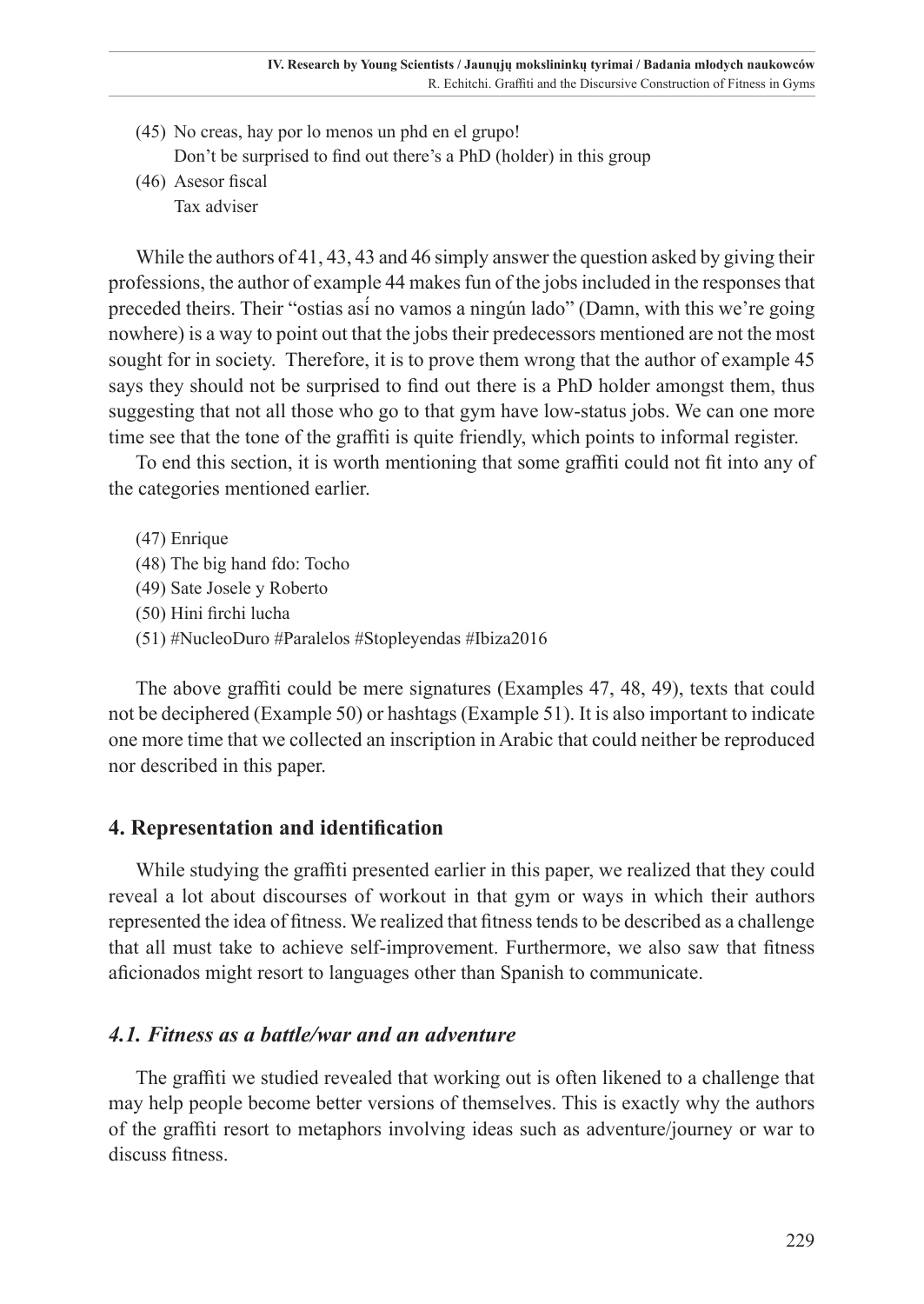Fitness is described in the graffiti as a battle, as a war in which the only way to win is to be resilient. The war metaphor is reflected in motivational graffiti in which gym-goers describe themselves or their mates as Spartans (Examples 12, 15 & 34), and encourage fellow Spartans to take up their weapons (Example 11) and destroy the walls that may hinder their progress (Example 23). The graffiti also present fitness as an adventure, a journey that would lead to positive findings if the gym-goers do not give up. This is exactly why the word "aventura" (adventure) appears in three pieces of graffiti (Examples 2,  $3 \&$ 4) aimed at motivating readers to continue the journey because great things await them in the end.

What makes the authors of these graffiti liken working out to war and adventure is that both include difficulty and uncertainty, something most gym-goers face when they start their workout journey. Therefore, they are encouraged to face those challenges, knowing that this is the only way they can achieve their goals. Hence, pain and difficulties in a gym are often seen as the gateways to success and fulfilment, as seen in Examples 20, 21, 30 and 36. Difficulties are also described as walls that may look intimidating but can be destroyed (Example 23). Finally, the addressees are given tips on facing those difficulties and hurdles. The most important thing for them is to have strong willpower (Example 19) and focus on their goals rather than the difficulties they may face (Example 22).

### *4.2. Authors' language choices and possible causal factors*

The fitness industry can be considered one of those cultural movements the United States of America (USA) has exported to the world. Therefore, it is not surprising that although Spanish remains the most common language in the graffiti, a considerable number of them, i.e., 17, are written entirely or partly in English. This is far more than the three other foreign languages used (Latin, French and Arabic), each represented by one piece of graffiti.

The use of English in the graffiti include well-established Anglicisms like "Dj" or "Community Manager" (Examples 41 & 42), as well as other expressions which indicate the hegemony of English is in the fitness sector. For instance, though "Crossfit" started as a trademark, it is now a generic term used to refer to fitness programmes that combine of different types of exercise. Apart from Example 36 where "crossfit" is used as a common noun, in other situations, the authors of our graffiti add a Spanish derivational morpheme to the word in order to come up with "crossfiteros" which appears in four examples  $(29, 31, 39 \& 40)$ . The latter is very similar to what the author of Example 24 does with "burpee", which refers to a specific type of exercise. The word in that example is added inflectional morphemes to be conjugated as any other Spanish verb ending in *-ear*. This is how "burpeo", "burpeas", "burpeamos" are achieved.

The dominance of English was further revealed by examples in which the absence of Spanish equivalents could not explain the use of English. In these cases, English is a stylistic choice that could have been motivated by the desire to connect to the fitness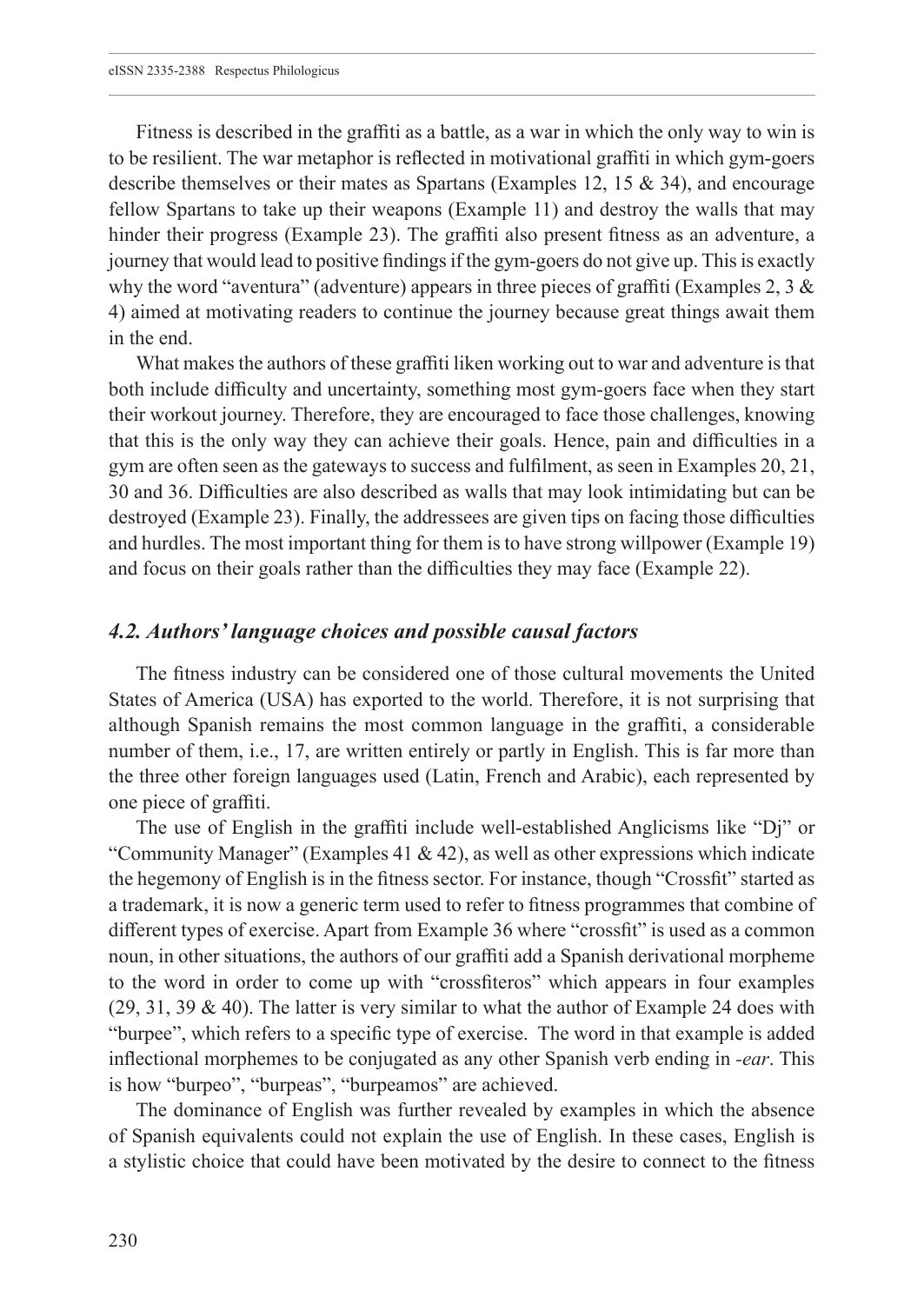culture and its origins, i.e., the USA. Therefore, we suspect that the hegemony of English in the world at large and the fitness sector in particular, has led to the spread of phrases such as "no pain, no gain" (Example 21), "WOD"-Work Out Day- (Example 34) or "stay fit" (Example 17) beyond English speaking circles. Furthermore, the constant interaction between English and Spanish goes beyond the use of loan words or phrases. For instance, instead of "espartano(s)" which is the right Spanish spelling for the Spanish equivalent of "Spartan", two graffiti in our sample include the word "spartano(s)" (Examples 12  $\&$ 15), which may be the result of English influence. Spanish influence on English also led to phrases like "a full" (Example 10) that we consider to be an attempt to translate the Spanish phrase "a tope" (to the fullest).

All in all, the graffiti under study enabled us to understand that in the context where they were produced (i.e. a gym located in Madrid, Spain), there is constant interaction between the most spoken language in the country, namely Spanish, and other languages, especially English. Therefore, it seems the global hegemony of the English language can be felt in the fitness sector.

### **5. Discussion**

The present study has demonstrated that graffiti can be considered communicative acts since they involve an addresser trying to transmit a message to (an) addressee(s) using different linguistic codes and features.

When it comes to the discursive functions of graffiti, the results presented in this paper go hand in glove with Fairclough's (2004) thoughts when he described texts as social events. This study of graffiti helped us see that social agents (authors) would use social structures (language, register) to act and interact whith addressees. This is in line with Aguilera-Carnerero (2019), Al Khawaldeh et al. (2017) and Farnia (2014), who all pointed out that graffiti often has messages aimed at not only expressing ideas but also creating some reaction in addressees. When it comes to the social agents' language choice, it seems English in graffiti is not uncommon in non-native English-speaking contexts. Some of the graffiti collected by Aguilera-Carnerero (2019) were written in English, although the graffiti were collected in Granada, Spain, where the most spoken language is Spanish. Ta'amneh (2021) also pointed out that in addition to Modern Standard Arabic and colloquial Arabic, some of the graffiti were written in English, although English is definitely a foreign language in Saudi Arabia, where the research was carried out.

This study has also revealed that graffiti can be used to construct and enforce certain discourses in the area of sport. From this perspective, graffiti is a way of representing reality, according to Fairclough's (2004) definition. In this specific case, the authors of the graffiti decided to resort to conceptual metaphors to represent their views of and attitudes towards fitness, thus using on various occasions words and phrases that likened fitness to a battle to win or a journey to self-discovery. Quintero Ramirez (2019) found a similar tendency to make use of conceptual metaphors such as war while talking about sports.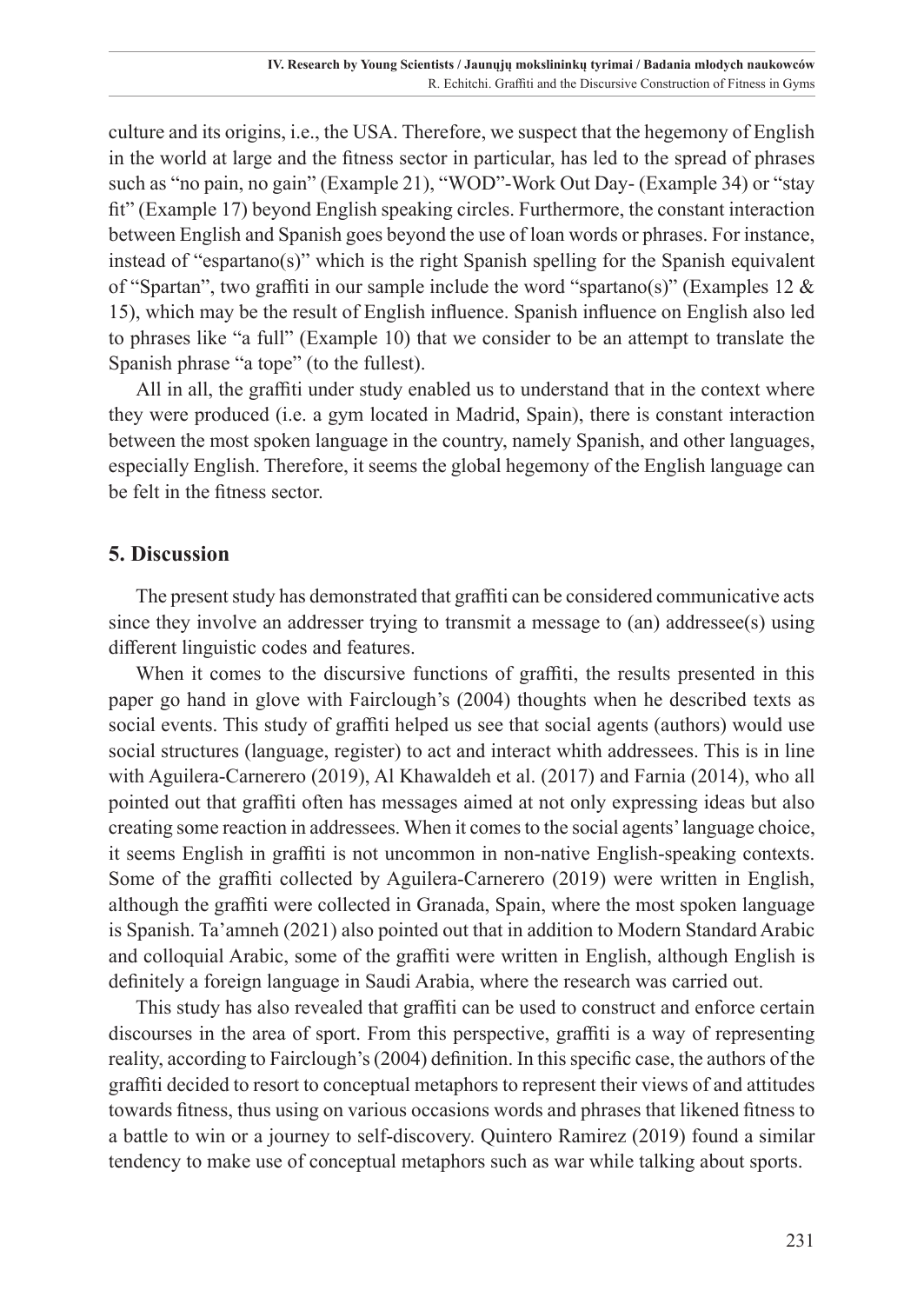## **Conclusion**

This research was aimed at analysing graffiti found inside a gym located in Madrid to get an insight into both the discursive and linguistic practices in that specific gym and set the stage for further research on language use in the Spanish fitness sector as a whole.

The 51 graffiti were first described in a bid to identify the messages their authors intended to convey and draw conclusions on ways in which they were used to cause action and interaction amongst members of the gym. This way, we found that most graffiti aimed at either motivating people ( $n=24$ ) or expressing satisfaction or praise ( $n=12$ ). In addition, we found that gym-goers tend to construct fitness using metaphors involving adventure and war. The adventure metaphor is used to emphasize the uncertainty that gym-goers might face when they start working out and the positive prospects of exercise. Working out is therefore seen as a journey to self-discovery and personal development, but as they try to achieve their full potential, gym-goers are expected to find hurdles on the way. This is exactly why fitness is also seen as a war, which requires fitness aficionados (who are often described as Spartans), to be strong, take up their weapons, and face paint to make gains.

Finally, we studied the agents' identification through language choice to grasp the gymgoers' linguistic choices. Therefore, the analysis of the graffiti revealed that the influence of English could be felt, as evidenced by the use of Anglicisms to refer to specific exercises. Furthermore, gym-goers would use motivational phrases like "no pain, no gain" instead of Spanish translations. Overall, we found that out of the 51 graffiti, 17 included some English, and even in situations where it could be safe to use Spanish, some authors still decided to use English.

#### **Limitations of study**

Although we suspect our study is representative of the Spanish fitness sector as a whole, it would be difficult to generalize our claims without further research. The graffiti were collected at one location and were quite limited in number. Furthermore, we could not interview the authors of those graffiti to find out more about their backgrounds, linguistic practices, etc. Therefore, this study intends to open a new line of research and encourage other researchers interested in discursive practices in the fitness sector in Spain to conduct similar studies, which would help confirm or discard the claims made in this paper.

#### **References**

Aguilera-Carnerero, C., 2019. Urban wall monlogues: A critical Discourse Analysis of graffiti in Granada. In: *Fuzzy Boundaries in Discourse Studies. Theoretical, methodological, and lexicogrammatical fuzziness*. Eds. P. Furko, et al. Cham, Switzerland: Palgrave Macmillan, pp. 77–108. https:// doi.org/10.1007/978-3-030-27573-0\_5.

Alkhawaldeh, N., Khawaldeh, I., Bani-Khair, B., Al-Khawaldeh, A., 2017. An Exploration of Graffiti on University's Walls: A Corpus-Based Discourse Analysis Study. *Indonesian Journal of Applied Linguistics*, 7 (1), pp. 29–42. <https://doi.org/10.17509/ijal.v7i1.6856>.